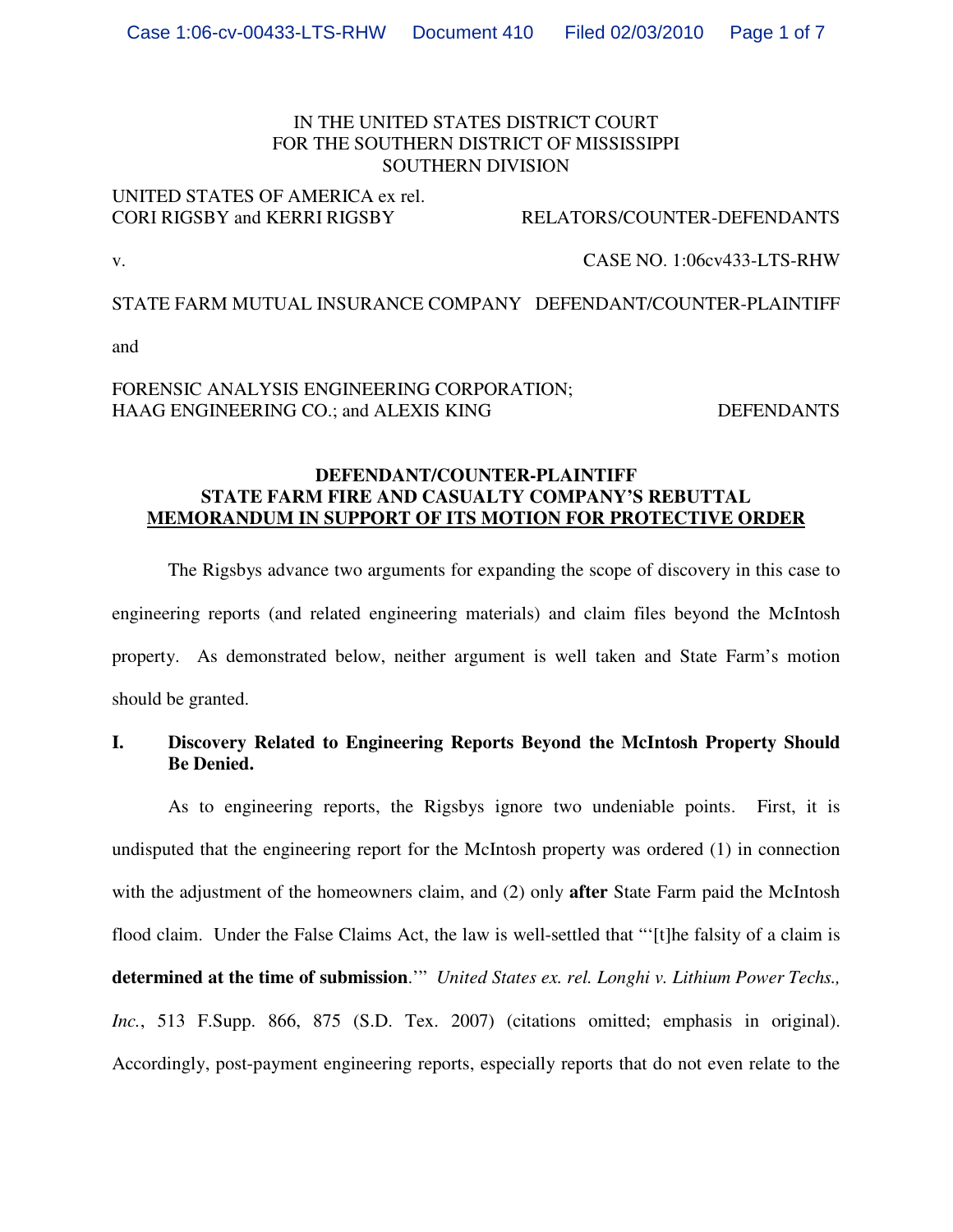McIntosh property, simply have nothing to do with this case.<sup>1</sup> See also United States ex. Rel. *Hendow v. University of Phoenix*, 461 F.3d 1166, 1171-72 (9<sup>th</sup> Cir. 2006) ("[F]alse claims must in fact be 'false when made.' . . . [A] palpably false statement, known to be a lie when it is made, is required for a party to be found liable under the False Claims Act.") (quoting *United States ex rel. Hopper v. Anton, 91 F.3d 1261, 1267 (9<sup>th</sup> Cir. 1996)); <i>United States v. National Wholesalers,* 236 F.2d 944, 950 (9<sup>th</sup> Cir. 1956) ("the test of whether a claim is false must be as of the date when the claim is made")).

Second, this Court's Hurricane Katrina related decisions have regularly rejected requests for engineer discovery dragnets of the type requested by the Rigsbys. *E.g.*, June 12, 2008 Order [117], *Perkins v. State Farm Fire & Casualty Co.*, No. 1:07cv116-LTS-RHW) (S.D. Miss.); March 28, 2008 Order [232], *Marion v. State Farm Fire & Casualty Co*., No. 1:06cv969-LTS-RHW (S.D. Miss.); December 18, 2008 Order [476], *Gagne v. State Farm Fire & Casualty Co.*, No. 1:06cv711-LTS-RHW (S.D. Miss.); August 24, 2007 Order [123], *Fowler v. State Farm Fire & Casualty Co., et al.*, No. 1:06cv489-LTS-RHW (S.D. Miss.); October 30, 2007 Order [747], *McIntosh v. State Farm Fire & Casualty Co.*, No. 1:06cv1080-LTS-RHW (S.D. Miss.). As stated in *Fowler*,

Plaintiffs seek testimony regarding State Farm's decision to stop using engineers in Katrina slab cases. This area of inquiry is not reasonably calculated to lead to the discovery of admissible evidence. State Farm did in fact assign an engineer to inspect and prepare a report for Plaintiffs' property. Whether State Farm decided to stop using engineers for slab cases bears no relevance whatsoever on the issues presented by this case.

 $\overline{a}$ 

<sup>&</sup>lt;sup>1</sup> The Rigsbys have previously admitted that they are making only a direct false claim (an improper payment to the defendant from the government) rather than a reverse false claim (the defendant has failed to pay the government when payment is otherwise obligated). Recognizing that this case does not involve a reverse false claim, the Rigsbys did not contest the dismissal of Count IV, *see* ([264] at 4), and further admitted in open court at the May 2009 evidentiary hearing that "a reverse false claim is not what's at issue here." (May 20, 2009 Hr'g Tr. At 237:20- 238:11, Ex. A hereto).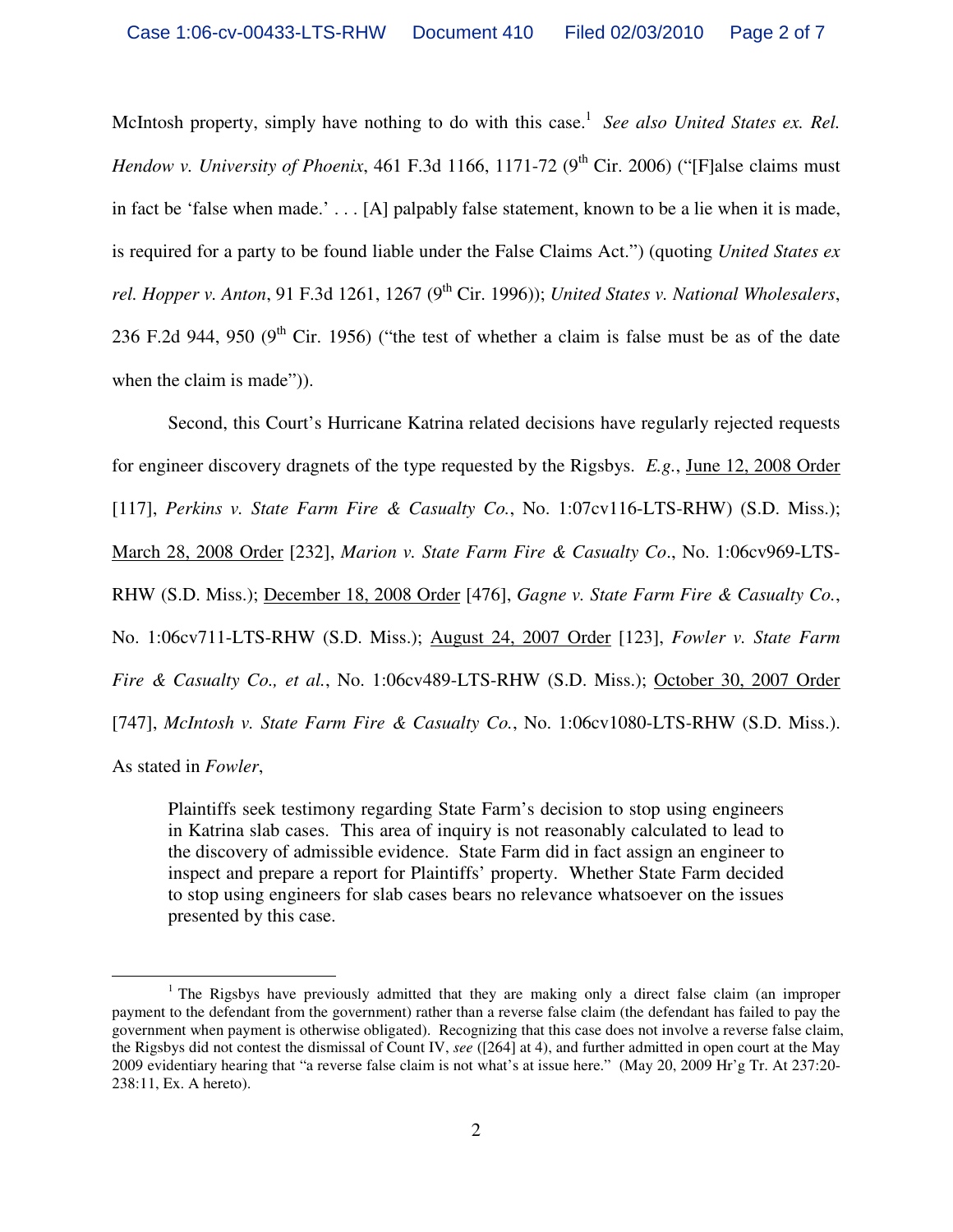The same reasoning and result are warranted here.

Finally, State Farm notes that the Rigsbys already have the McIntosh property engineering reports from Brian Ford and Jack Kelly. If any engineering reports were discoverable to this action, it would be those two reports and thus for all practical purposes the issue is moot. There is no reason to expand discovery beyond the McIntosh property and, therefore, State Farm's motion for protective order as to those requests should be granted.

#### **II. Discovery Related to Claim Files Beyond the McIntosh Property Should Be Denied.**

The Rigsbys' argument that the scope of discovery in Hurricane Katrina policyholder cases should control the scope of discovery in this False Claims Act action fails to account for the important jurisdictional differences between the two types of litigation. The False Claims Act "does not permit jurisdiction in gross just because a relator is an original source with respect to some claim." *Rockwell International Corp. v. United States*, 549 U.S. 457, 476 (2007). The Rigsbys are jurisdictionally limited to litigating, and therefore conducting discovery on, only those claims specifically alleged in their complaint – the McIntosh flood claim. They are not allowed under the False Claims Act to bring in through the discovery back door claims involving other properties that are not alleged in the complaint. As the *Rockwell* Court explained, "[w]e, along with every court to have addressed the question, conclude that  $\S 3730$  (e) (4) does not permit such claim smuggling." *Id.* at 476. Indeed, this quote from *Rockwell* was cited by Judge Senter in this case. *See* ([343] at p. 10).

 In addition to the jurisdictional bar, there are important practical reasons for limiting the discovery in this case to the claim files for the McIntosh property. As Judge Senter has explained in analogous circumstances, issues related to the adjustment of Hurricane Katrina property damage claims necessarily vary from property to property. "The proof available in any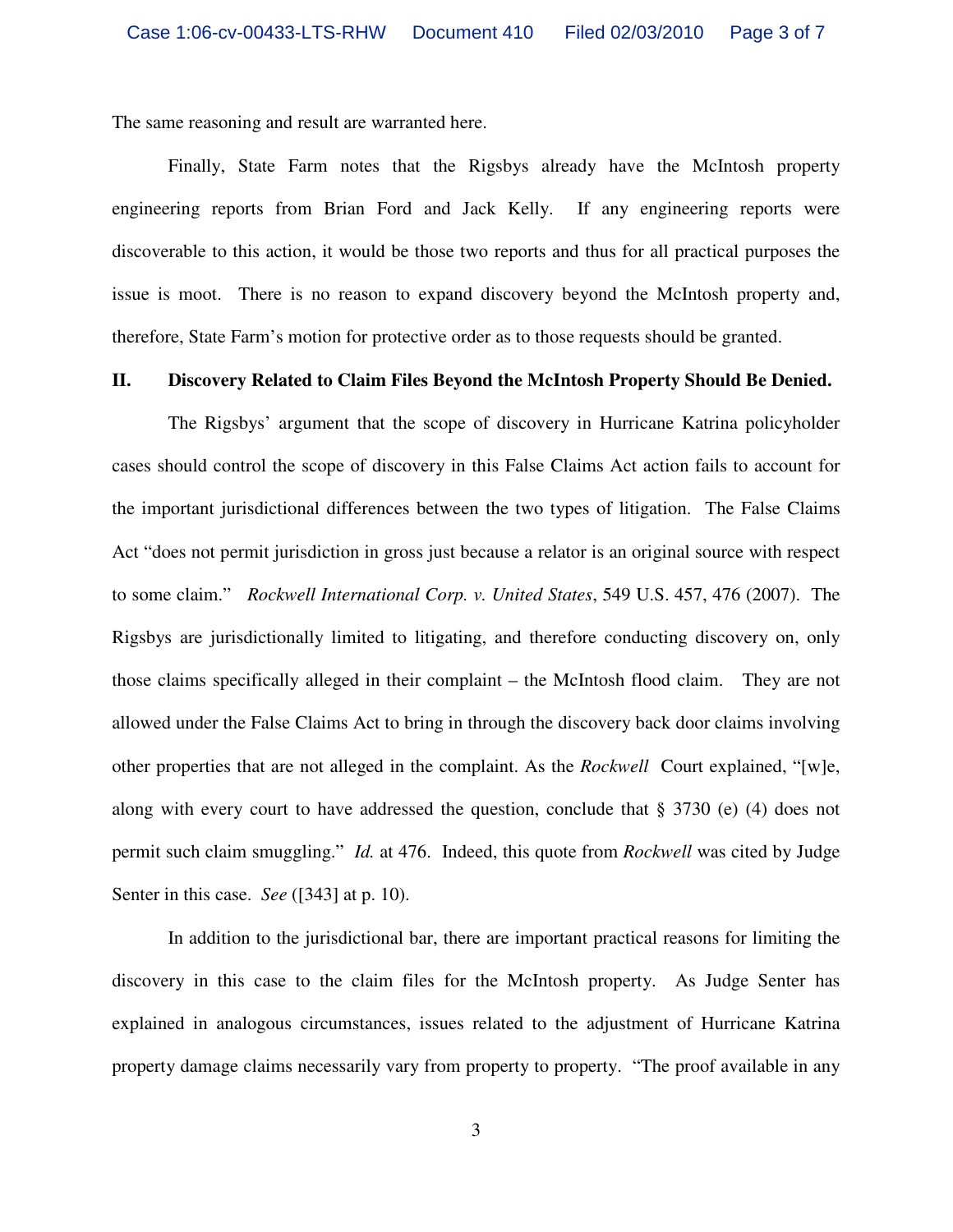particular 'slab case' will vary greatly from the evidence in other 'slab cases.' Location along the coast, proximately to the shore line, the quality of construction, and the way the claims were handled are only four of the many possible variations that may exist." *Guice v. State Farm Fire & Casualty Co.*, 2007 WL 912120 at \*2 (S.D. Miss. 2007). Judge Senter has further stated:

Three "slab cases" have now been tried to verdict, and I have learned some important lessons from these trials, lessons that are relevant to the merits of this motion: 1) the forces exerted by Hurricane Katrina varied substantially from one location along the Mississippi Gulf Coast to another; 2) the forces exerted against a particular building varied substantially depending on the building's proximity to the shore line; 3) the damage any given building may have sustained varied substantially depending on its age, quality of construction, and even its design (e.g. gable roof compared with hip roof) and orientation to the forces exerted by the storm, particularly the wind; and 4) claims were handled by Defendant in a variety of ways. These lessons confirm the reasoning of my decisions on the plaintiff's previous motions [103][104] for class certification and inevitably lead me to the conclusion that there are as many differences between the "slab cases" as there are similarities in terms of the evidence available to ascertain the cause of the destruction and damage to these properties. For this reason, I do not believe there is any procedural advantage in creating a class of State Farm "slab cases" that would not be offset by the factors that will ultimately require the individual treatment of these claims.

# *Id*. at \*1.

 State Farm submits that Judge Senter's reasoning as to the myriad differences among properties damaged during Hurricane Katrina undergirds his direct and repeated instructions to the parties that "[t]he trial of this case will be limited to the McIntosh claim," September 24, 2009 Order [363], and that the Court "will limit the presentation of evidence in this action to facts relevant to the McIntosh claim." September 24, 2009 Order  $[343]$ .<sup>2</sup> It has become increasingly clear that the Rigsbys have never accepted those admonitions because they are

 $\overline{a}$ <sup>2</sup> State Farm notes that the Rigsbys' demand for homeowner and flood claim files for properties located within a half mile of the McIntosh property is at odds with this Court's prior discovery ruling in the McIntosh homeowner claim litigation. The Court limited the production to certain streets near the McIntosh property and rejected the demand for a half-mile radius production. November 20, 2007 Order [880]. *McIntosh v. State Farm Fire & Casualty Co.*, No. 1:06cv1080-LTS-RHW (S.D. Miss.).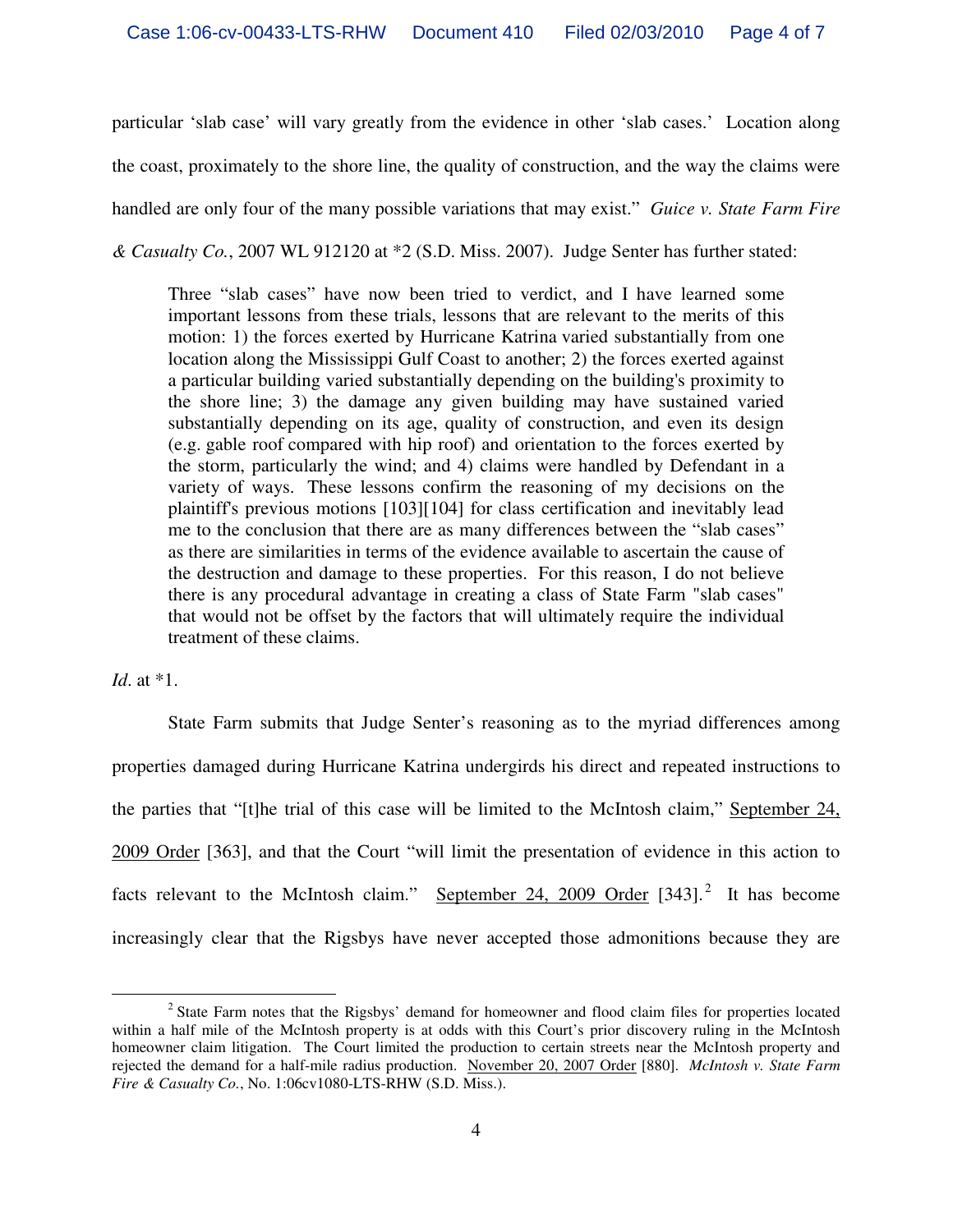bound by the monumentally important fact that Kerri Rigsby not only handled the allegedly fraudulent McIntosh flood claim but actually approved the claim for payment. The Rigsbys hope to unreasonably expand the scope of discovery in this case beyond the McIntosh property for one reason: they are fishing for flood claims that do not directly implicate the exculpatory actions and decisions of Kerri Rigsby. That is not a valid justification for their request for discovery and, accordingly, State Farm's Motion should be granted.

Respectfully submitted, this the 3rd day of February, 2010.

## STATE FARM FIRE AND CASUALTY COMPANY

By: s/ *Robert C. Galloway* (MSB # 4388) Robert C. Galloway (MSB # 4388) Jeffrey A. Walker (MSB # 6879) E. Barney Robinson III (MSB # 09432) Benjamin M. Watson (MSB # 100078)

### ITS ATTORNEYS

OF COUNSEL:

BUTLER, SNOW, O'MARA, STEVENS & CANNADA, PLLC 17th Floor, Regions Plaza Post Office Box 22567 Jackson, Mississippi 39225-2567 (P) (601) 948-5711 (F) (601) 985-4500 (E) bob.galloway@butlersnow.com (E) jeff.walker@butlersnow.com (E) barney.robinson@butlersnow.com (E) ben.watson@butlersnow.com

Michael B. Beers (ASB-4992-S80M) BEERS, ANDERSON, JACKSON, PATTY & FAWAL, P.C. Post Office Box 1988 Suite 100 250 Commerce Street (36104) Montgomery, Alabama 36102 (P) (334) 834-5311 (F) (334) 834-5362 (E) mbeers@beersanderson.com

*PRO HAC VICE*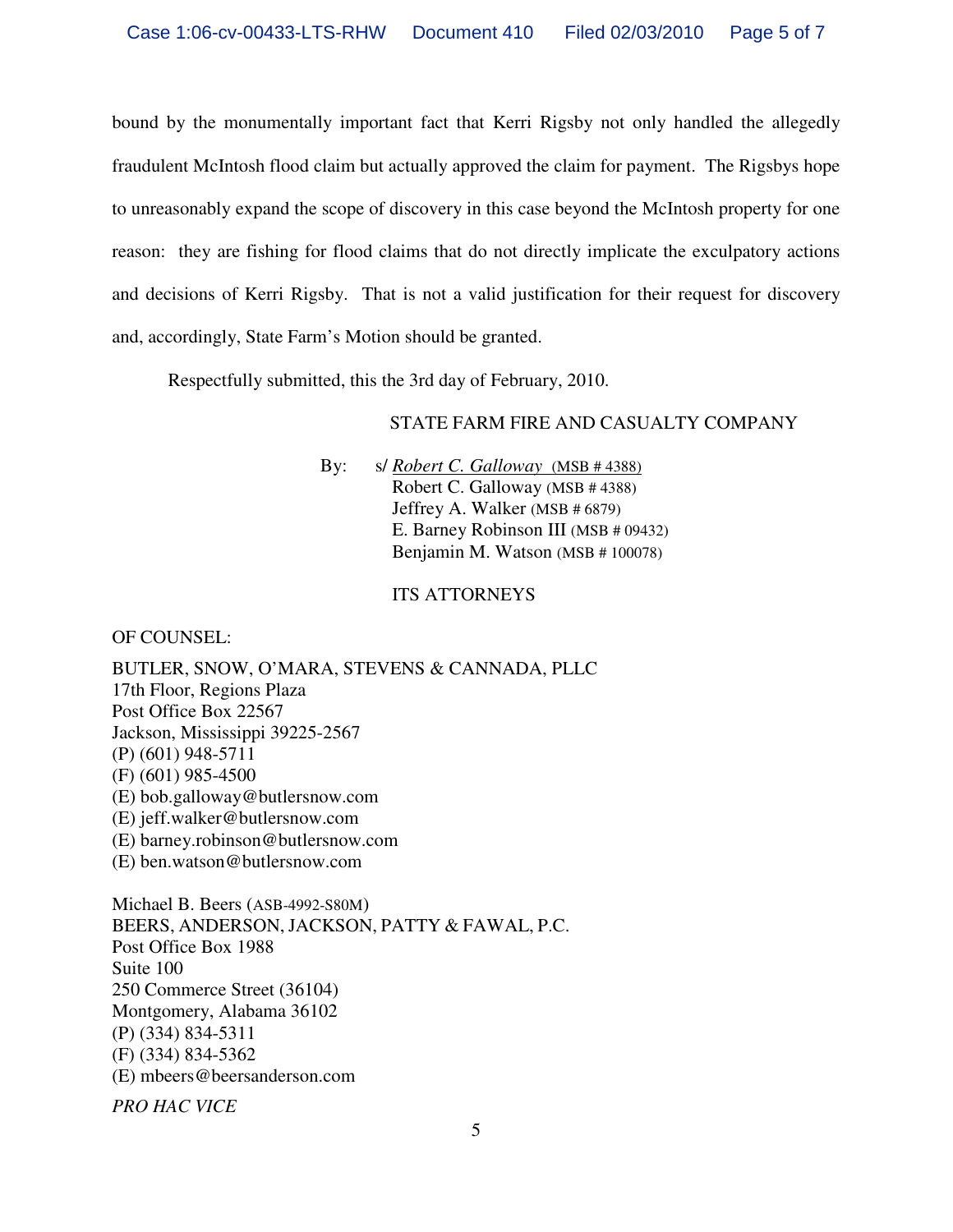# **CERTIFICATE OF SERVICE**

I, Robert C. Galloway, one of the attorneys for State Farm Fire and Casualty Company, do hereby

certify that I have this day caused a true and correct copy of the foregoing instrument to be delivered to the

following, via the means directed by the Court's CM/ECF System:

C. Maison Heidelberg Ginny Y. Kennedy MAISON HEIDELBERG P.A. 795 Woodlands Parkway, Suite 220 Ridgeland, MS 39157 (P) (601) 351-3333 (F) (601) 956-2090

August J. Matteis, Jr. Craig J. Litherland Benjamin R. Davidson GILBERT LLP 11 New York Avenue, NW Suite 700 Washington, DC 20005

COUNSEL FOR CORI RIGSBY AND KERRI RIGSBY

Jeffrey S. Bucholtz Joyce R. Branda Patricia R. Davis Jay D. Majors UNITED STATES DEPARTMENT OF JUSTICE Civil Division P.O. Box 261 Ben Franklin Station Washington, DC 20044 (P) (202) 307-0264 (F) (202) 514-0280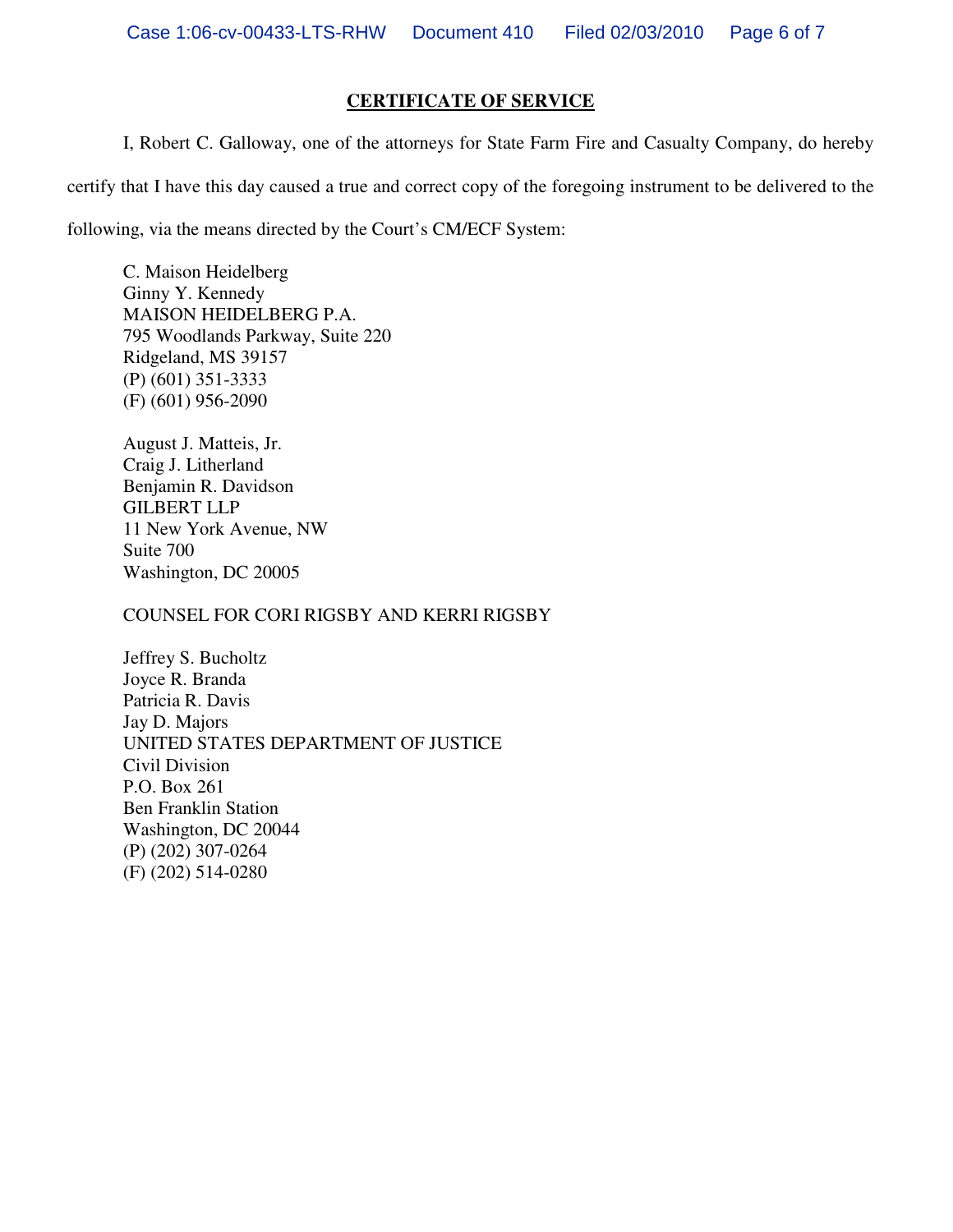Stan Harris Alfred B. Jernigan, Jr. Felicia C. Adams UNITED STATES ATTORNEY'S OFFICE Southern District of Mississippi Suite 500 188 East Capitol Street Jackson, MS 39201 (P) (601) 965-4480 (F) (601) 965-4409

### ATTORNEYS FOR THE UNITED STATES

Larry G. Canada Kathryn Breard Platt GALLOWAY, JOHNSON, TOMPKINS, BURR & SMITH 701 Poydras Street Suite 4040 New Orleans, LA 70139 (P) (504) 525-6802 (F) (504) 525-2456

ATTORNEYS FOR HAAG ENGINEERING CO.

Robert D. Gholson Daniel D. Wallace GHOLSON, BURSON, ENTREKIN & ORR, P.A. 535 North  $5<sup>th</sup>$  Avenue (39440) P.O. Box 1289 Laurel, MS 39441-1289 (P) (601) 649-4440 (F) (601) 649-4441 ATTORNEYS FOR FORENSIC ANALYSIS ENGINEERING CORPORATION

THIS the 3rd day of February, 2010.

*Robert C. Galloway* (MSB # 4388) Robert C. Galloway

Jackson 4796603v1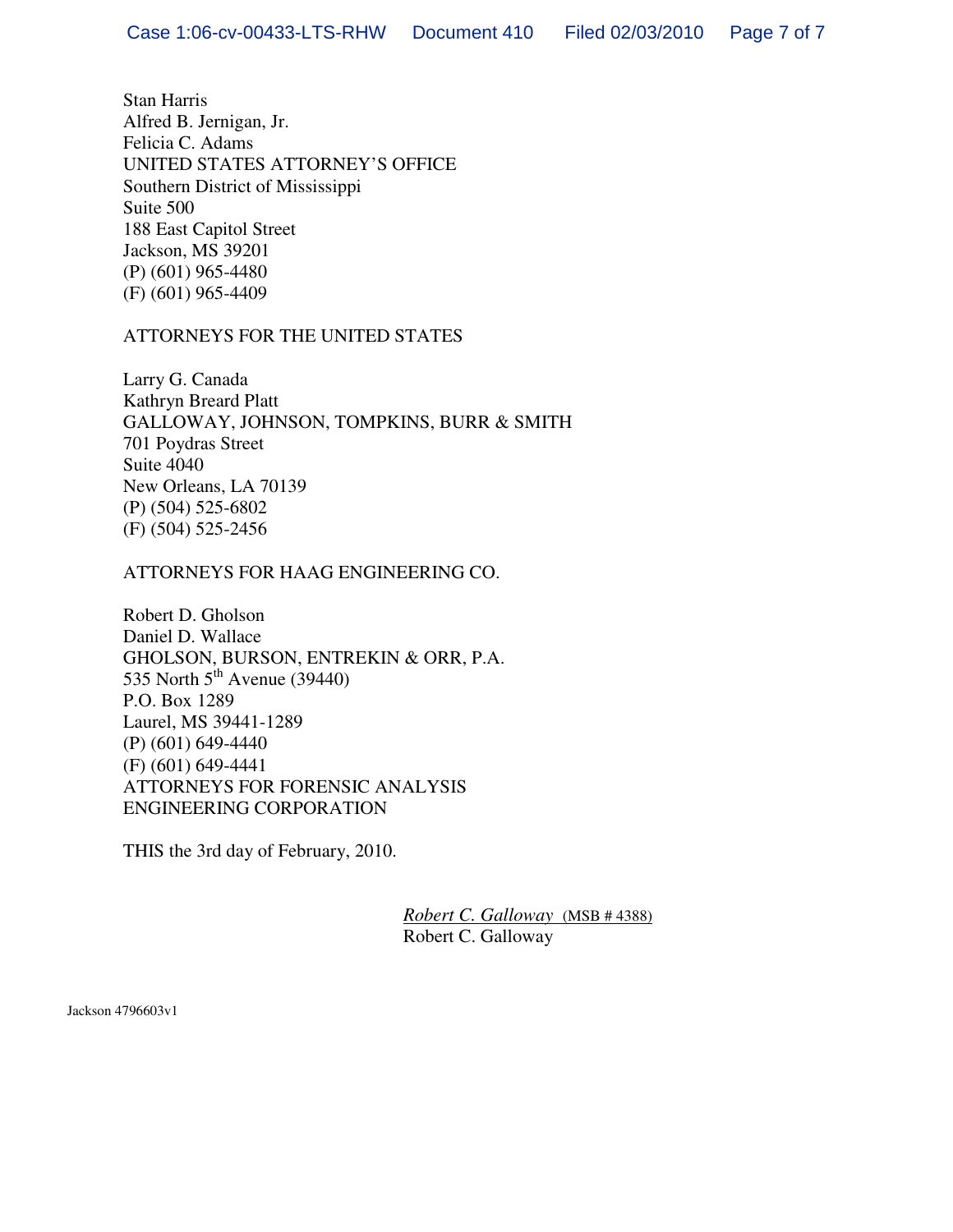f

| $\mathbf{1}$   | Page 1<br>UNITED STATES DISTRICT COURT                            |
|----------------|-------------------------------------------------------------------|
|                | SOUTHERN DISTRICT OF MISSISSIPPI                                  |
| $\overline{2}$ | SOUTHERN DIVISION                                                 |
| 3              |                                                                   |
|                | UNITED STATES OF AMERICA ex rel.                                  |
| 4              |                                                                   |
| 5              | CORI RIGSBY and KERRI RIGSBY RELATORS/COUNTER-DEFENDANTS<br>$V$ . |
| 6              | CASE NO: 1:06cv433-LTS-RHW<br>STATE FARM MUTUAL INSURANCE         |
|                | COMPANY                                                           |
| 7              | DEFENDANT/COUNTER-PLAINTIFF                                       |
|                | and                                                               |
| 8              |                                                                   |
|                | FORENSIC ANALYSIS ENGINEERING CORPORATION;                        |
| 9              | EXPONENT, INC.; HAAG ENGINEERING CO.;                             |
|                | JADE ENGINEERING; RIMKUS CONSULTING GROUP, INC.;                  |
| 10             | STRUCTURES GROUP; E.A. RENFROE, INC; .;                           |
|                | JANA RENFROE; GENE RENFROE; and                                   |
| 11             | ALEXIS KING                                                       |
| 12             | <b>DEFENDANTS</b>                                                 |
| 13             | TRANSCRIPT OF MOTION HEARING                                      |
|                | VOLUME 1                                                          |
| 14             | PAGES 1 - 186                                                     |
| 15             | BEFORE HONORABLE L.T. SENTER, JR.                                 |
|                | UNITED STATES DISTRICT JUDGE                                      |
| 16             |                                                                   |
|                | MAY 20 - 22, 2009                                                 |
| 17             | GULFPORT, MISSISSIPPI                                             |
| 18             |                                                                   |
| 19             | COURT REPORTER:                                                   |
| 20             | KATI M. VOGT, RPR, CRR                                            |
|                | 2012 15TH STREET, SUITE 714                                       |
| 21             | GULFPORT, MISSISSIPPI 39501                                       |
|                | $(228)$ 679-1084                                                  |
| 22             |                                                                   |
| 23             |                                                                   |
| 24             |                                                                   |
| 25             |                                                                   |
|                | <b>Exhibit A</b>                                                  |
|                |                                                                   |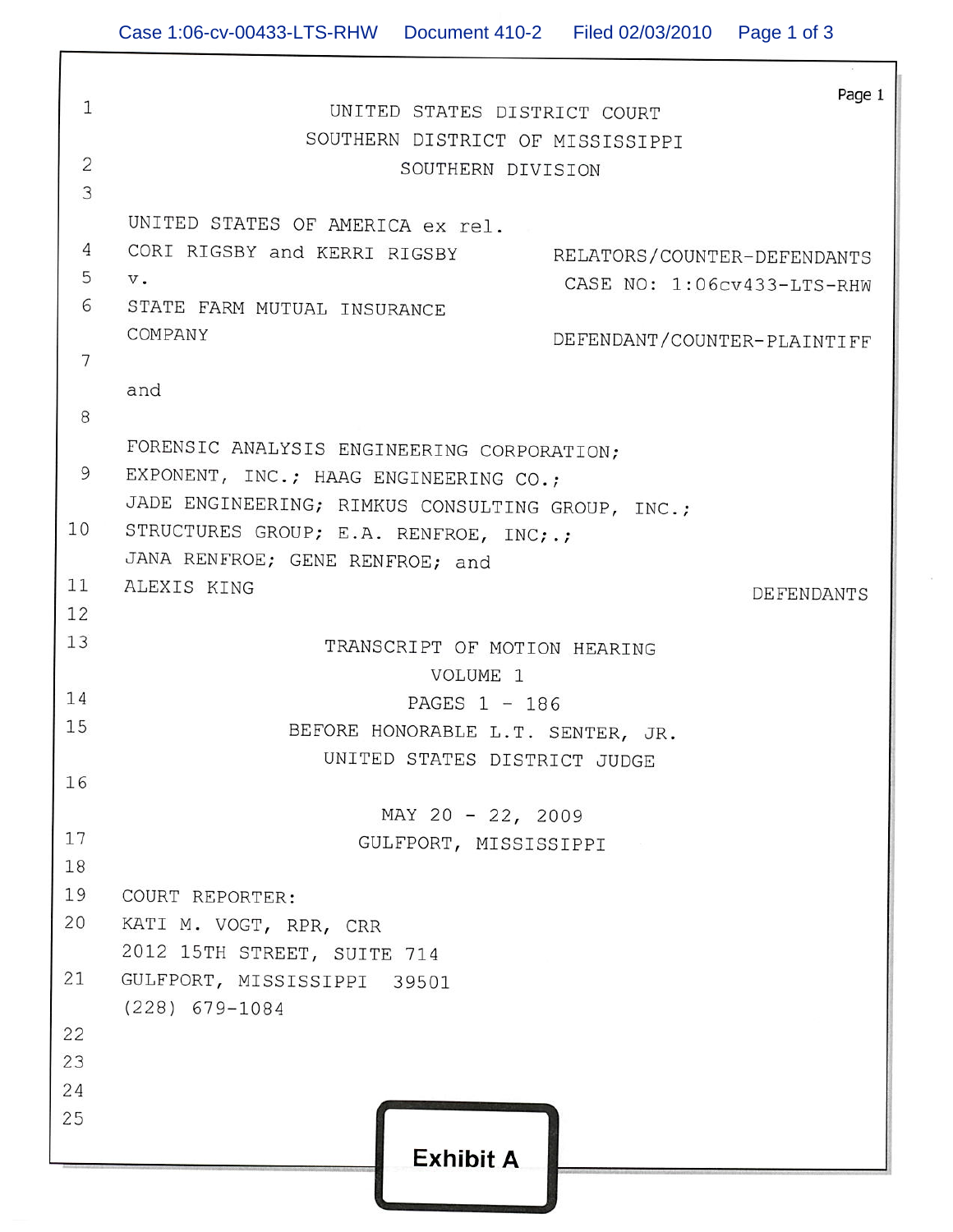Page 237  $\mathbf{1}$ to Your Honor that -- and cite to the Court that in their -the brief, which is Document 16, that reverse false claim, 2 which is Count Four of their complaint against State Farm --3 it's Count Four of their complaint, the reverse false claim,  $\overline{4}$ 5 and that's what he is making an allegation to support the 6 relevance.

7 I would cite the Court to Document 64, which was the relators consolidated prehearing response to all dispositive 8 motions, that the party represented -- the relators represented 9 that accordingly, the relators do not oppose the motions to 10 dismiss Count Four against State Farm. Now, this was well 11 before this hearing and, Your Honor, we would submit that that 12 is totally irrelevant if they're now wanting to advance some 13 14 reverse false claim by State Farm from discovering a report to which they needed to either hide or disguise to the government 15 of an improper payment, i.e., the McIntosh payment. They've 16 represented that they're willing to dismiss Count Four against 17 18 State Farm. This was before this hearing.

19

THE COURT: Do you want to reply?

20 MR. MATTEIS: Do you want me to address that one specifically? That only addressed a small portion of what I 21 22 said, but I'll address it anyway.

23 We've dismissed the reverse false claim -- we didn't even dismiss it. We just said we wouldn't oppose it, so technically 24 25 it's still in play. If they are calling this a reverse false